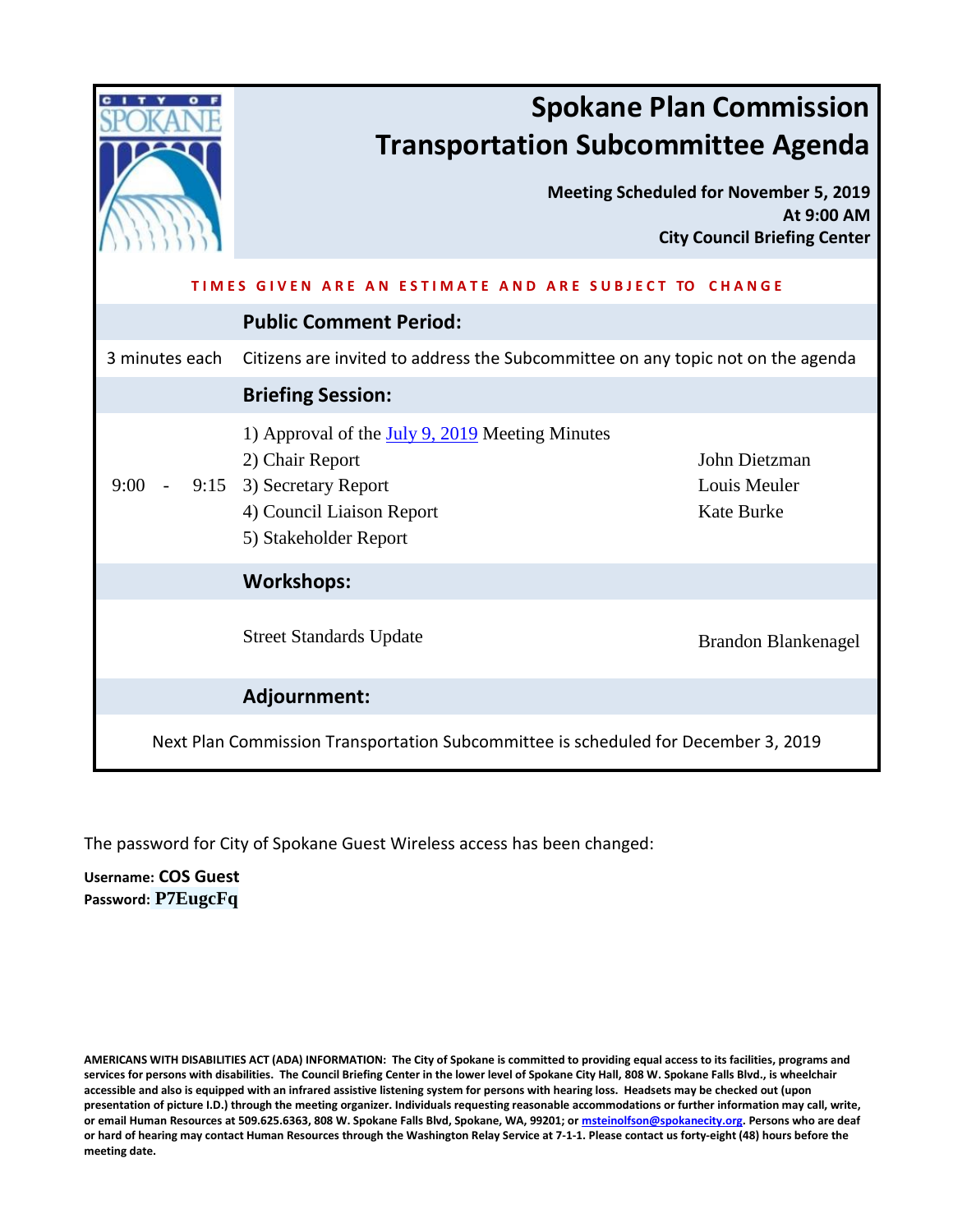# <span id="page-1-0"></span>**Spokane PC Transportation Sub-Committee**

## **July 9, 2019**

**Meeting Minutes: Meeting called to order at 9:02 am** 

### **Attendance:**

- **Subcommittee Members Present**: John Dietzman, Charles Hansen, Paul Kropp, Heleen Dewey, Raychel Callary, John Vansant, Eve Nelson, Greg Figg (for Char Kay), Kathleen Weinand (for Mike Tresidder), Dennis Morford
- **Subcommittee Members Not Present**: Todd Beyreuther, Kitty Klitzke, Joe Tortorelli, Rhonda Young
- **Staff Members Present**: Louis Meuler, Shea Suski, Inga Note, Brandon Blankenagle, Katherine Miller, Kate Burke (Council Liaison)

#### **Public Comment:**

• Greg Szabo spoke to the committee about his concerns with Lime Scooters riding on sidewalks and impacting his mobility and service dog causing a safety hazard. He shared that he has spoken with other citizen members how have also had issues with Lime Scooters not following road laws.

#### **Briefing Session:**

- 1. **Approval of Minutes from March 5, 2019** Approved
- **2. Chair Report- John Dietzman**
	- The Impact fee program is moving forward after a year of a delay. The delay has been caused by trying to incorporate the airport into the program. However, they have decided to move forward without the Airport. The update will be presented to the Plan Commission in August.
- **3. Secretary Report Louis Meuler**
	- Introduced Shea Suski, project employee in the Planning Department, he has been tasked with transportation issues.
	- Children of the Sun Trail charrette will be on Saturday, July 13th from 10am-2:30pm at the Sheridan Elementary.
- **4. Council Liaison Report Kate Burke**
	- Walkability team is here. The team had went to Georgia to learn about walkability and community building through various forms of infrastructure. The team will be working on a Plan Commission presentation to share their goals for Spokane.
- **5. Stakeholder Reports**
	- Dennis Morford, Citizens Transporation Advisory Board (CTAB), at the most recent meeting the board received a draft of the annual report. The board made some edits and had staff update the unit cost since the prices due to an increase in prices. The next meeting will be on Monday.
	- Charles Hansen, Whitman Neighborhood Council, Avista is moving poles to get ready for the installation of the traffic calming project sidewalks.
	- Kathleen Weinand, Spokane Transit Authority (STA), is recruiting current riders to participate in Rider Roundtables for Northeast Spokane, the greater Spokane Valley, Highway 2 corridor, and the Spokane to Cheney connection. Charles Hansen volunteered to participate.
	- Greg Figg, Department of Transportation (DOT), moving ahead with the West Plains study.
	- Raychal Callary, Lilac Services for the Blind, shared concerns about the Lime Bikes not following laws and causing safety issues for individuals with impaired vision and other disabilities by riding on the sidewalk. Including parking them on sidewalks and creating hazards.